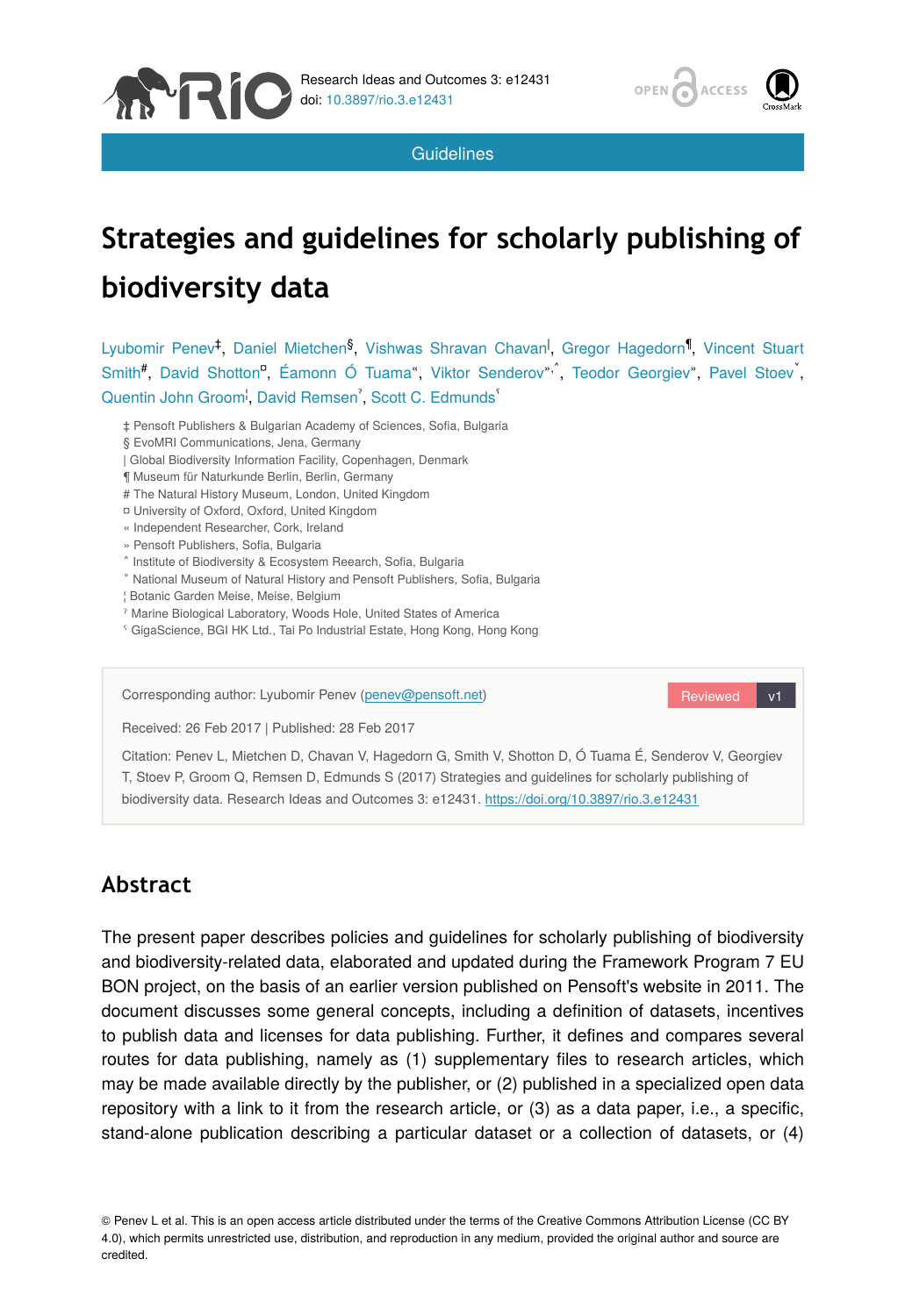integrated narrative and data publishing through online import/download of data into/from manuscripts, as provided by the Biodiversity Data Journal.

The paper also contains detailed instructions on how to prepare and peer review data intended for publication, listed under the Guidelines for Authors and Reviewers, respectively. Special attention is given to existing standards, protocols and tools to facilitate data publishing, such as the Integrated Publishing Toolkit of the Global Biodiversity Information Facility (GBIF IPT) and the DarwinCore Archive (DwC-A).

A separate section describes most leading data hosting/indexing infrastructures and repositories for biodiversity and ecological data.

### **Keywords**

biodiversity data publishing, data publishing licenses, Darwin Core, Darwin Core Archive, data re-use, data repository

## **Data Publishing in a Nutshell**

#### **Introduction**

Data publishing in this digital age is the act of making data available on the Internet, so that they can be downloaded, analysed, re-used and cited by people and organisations other than the creators of the data (Altman and King 2007, Green 2009). This can be achieved in various ways. In the broadest sense, any upload of a dataset onto a freely accessible website could be regarded as "data publishing". There are, however, several issues to be considered during the process of data publication, including:

- Data hosting, long-term preservation and archiving
- Documentation and metadata
- Citation and credit to the data authors
- Licenses for publishing and re-use
- Data interoperability standards
- Format of published data
- Software used for creation and retrieval
- Dissemination of published data

The present guidelines are based on an earlier version published in PDF on Pensoft's website in 2011 (Penev et al. 2011). However, the process of implementation of data publishing practices in Pensoft's journals started earlier (Penev et al. 2009a, Penev et al. 2009b). Since that time, several novel approaches in both biodiversity and general research data publishing have been developed, mostly due to large-scale international efforts through networks such as [FORCE11](http://force11.org) (Future of Research Communication and e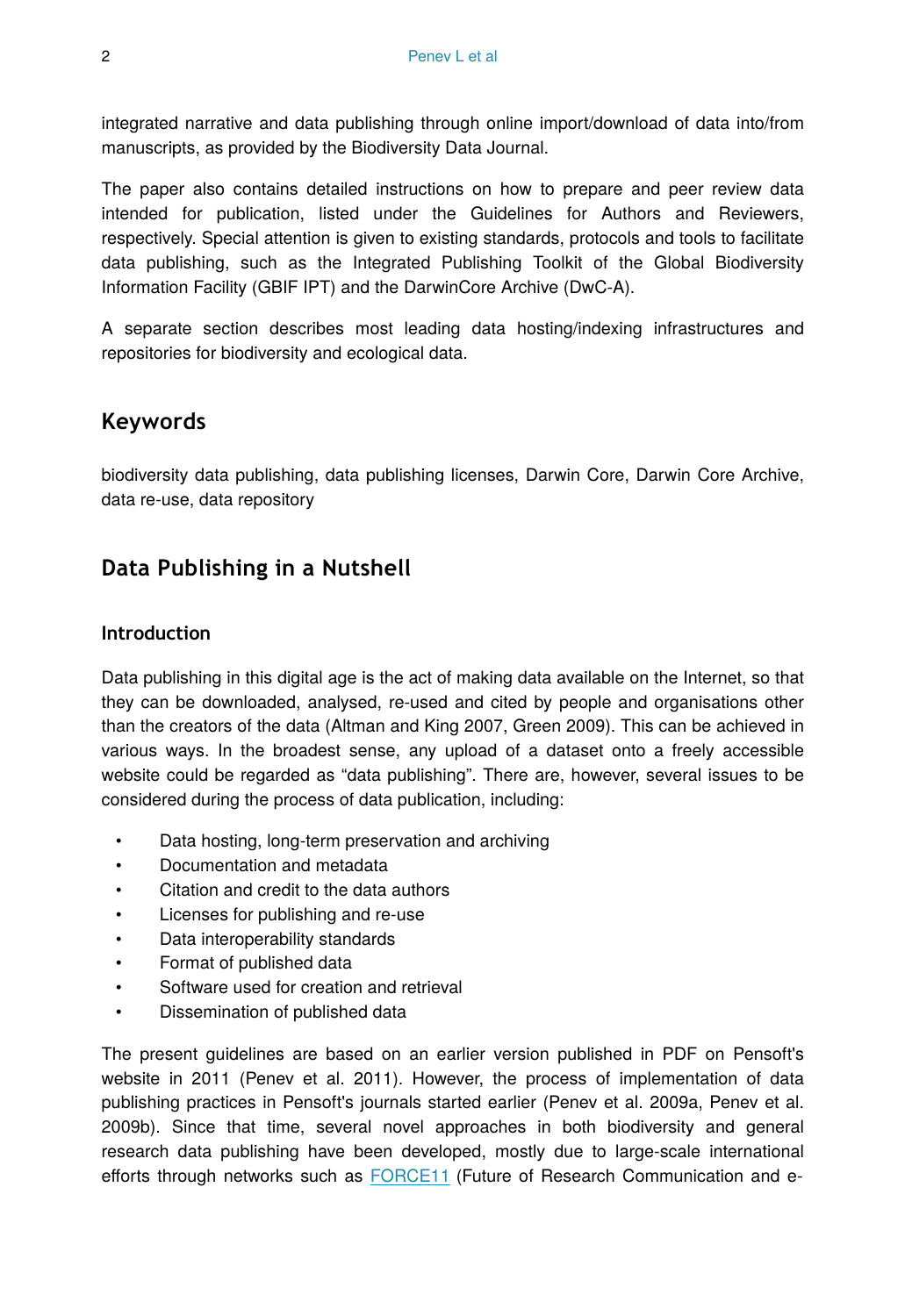Scholarship), [CODATA](http://codata.org) (The Committee on Data for Science and Technology), [RDA](https://rd-alliance.org/) (Research Data Aliance) and others.

The FORCE11 group dedicated to facilitating change in knowledge creation and sharing, recognising that data should be valued as publisheable and citable products of research, has developed a set of principles for publishing and citing such data. The [FAIR Data](https://www.force11.org/group/fairgroup) [Publishing Group](https://www.force11.org/group/fairgroup) formulated the following four FAIR principles of fata publishing (Wilkinson et al. 2016):

- Data should be **Findable**
- Data should be **Accessible**
- Data should be **Interoperable**
- Data should be **Re-usable.**

A key outcome of [FORCE11](http://force11.org) is the [Joint Declaration of Data Citation Principles](http://www.force11.org/datacitation) (see also Martone, M (Ed.) 2014 and Altman et al. 2015). These principles, organised under eight groupings, are abstracted here:

- **Importance**: Data should be considered legitimate, citable products of research. Data citations should be accorded the same importance in the scholarly record as citations of other research objects, such as publications.
- **Credit and Attribution**: Data citations should facilitate giving scholarly credit and normative and legal attribution to all contributors to the data, recognizing that a single style or mechanism of attribution may not be applicable to all data.
- **Evidence**: In scholarly literature, whenever and wherever a claim relies upon data, the corresponding data should be cited.
- **Unique Identification**: A data citation should include a persistent method for identification that is machine actionable, globally unique, and widely used by a community.
- **Access**: Data citations should facilitate access to the data themselves and to such associated metadata, documentation, code, and other materials, as are necessary for both humans and machines to make informed use of the referenced data.
- **Persistence**: Unique identifiers and metadata describing the data and its disposition — should persist, even beyond the lifespan of the data they describe.
- **Specificity and Verifiability**: Data citations should facilitate identification of, access to, and verification of the specific data or datum that support a claim. Citations or citation metadata should include information about provenance and permanence sufficient to facilitate verfiying that the specific timeslice, version and/ or granular portion of data retrieved subsequently is the same as was originally cited.
- **Interoperability and Flexibility**: Data citation methods should be sufficiently flexible to accommodate the variant practices among communities, but should not differ so much that they compromise interoperability of data citation practices across communities.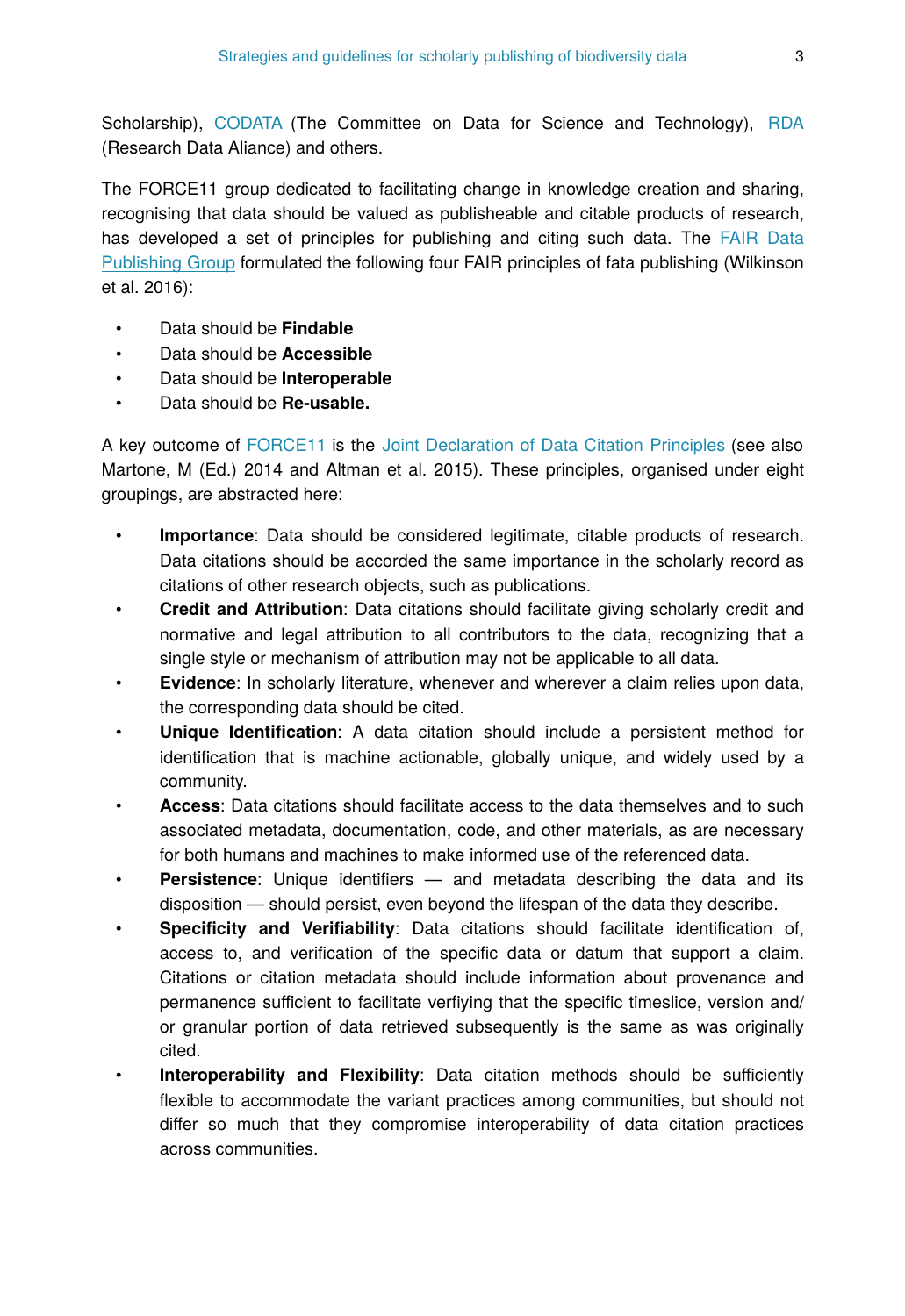The Research Data Alliance (RDA) promotes the open sharing of data by building upon the underlying social and technical infrastructure. Established in 2013 by the European Union, the National Science Foundation and the National Institute of Standards and Technology (USA) as well as the Department of Innovation (Australia), it has grown to include some 4,200 members from 110 countries who collaborate through Work and Interest Groups "to develop and adopt infrastructure that promotes data-sharing and data-driven research, and accelerate the growth of a cohesive data community that integrates contributors across domain, research, national, geographical and generational boundaries" (Research Data Alliance (RDA) 2017). These groups develop [recommendations and outputs](https://rd-alliance.org/recommendations-and-outputs/all-recommendations-and-outputs) which, to date, have tended to address the common foundations for a data sharing infrastructure. For example, among those recommendations endorsed or in process of endorsement are:

- Data Description Registry Interoperability Model
- Persistent Identifier Type Registry
- Workflows for Research Data Publishing: Models and Key Components
- Bibliometric Indicators for Data Publishing
- Dynamic Data Citation Methodology
- Repository Audit and Certification Catalogues

One RDA output, the [Scholix Inititive](http://www.scholix.org), under the RDA/WDS (ICSU World Data System) Publishing Data Services Work Group is of particular relevance, as it seeks to develop an interoperability framework for exchanging information about the links between scholarly literature and data, i.e., what data underpins literature and what literature references data.

Within RDA, a [Biodiversity Data Integration Interest Group](https://rd-alliance.org/groups/biodiversity-data-integration-ig.html) has been established, which aims to "increase the effectiveness of biodiversity e-Infrastructures by promoting the adoption of common tools and services establishing data interoperability within the biodiversity domain, enabling the convergence on shared terminology and routines for assembling and integrating biodiversity data."

With regard to biodiversity, some recently published papers emphasise the importance of publishing of biodiversity data (Smith 2009, Costello 2009, Costello et al. 2013, Smith et al. 2013, Hardisty et al. 2013). The urgent need for open, comprehensive, discoverable, interoperable, and reliable biodiversity data was further reinforced by the [Aichi Biodiversity](https://www.cbd.int/sp/targets/) [Targets](https://www.cbd.int/sp/targets/) of the United Nations' Strategic Plan for Biodiversity which have set an ambitious plan to stop biodiversity loss by 2020 (Convention on Biological Diversity 2011). The key prerequisite for progressing, monitoring and achieving the Aichi targets is the implementation of policies, strategies and actions. These should be based on new approaches, methods and infrastructure for the collection, aggregation, curation, publication and dissemination of data. On the way to it, scientists and policy makers have to overcome several barriers and fill in many gaps in both our knowledge of biodiversity and associated ecosystem services and in the means we obtain, handle, process, and publish data (Wetzel et al. 2015).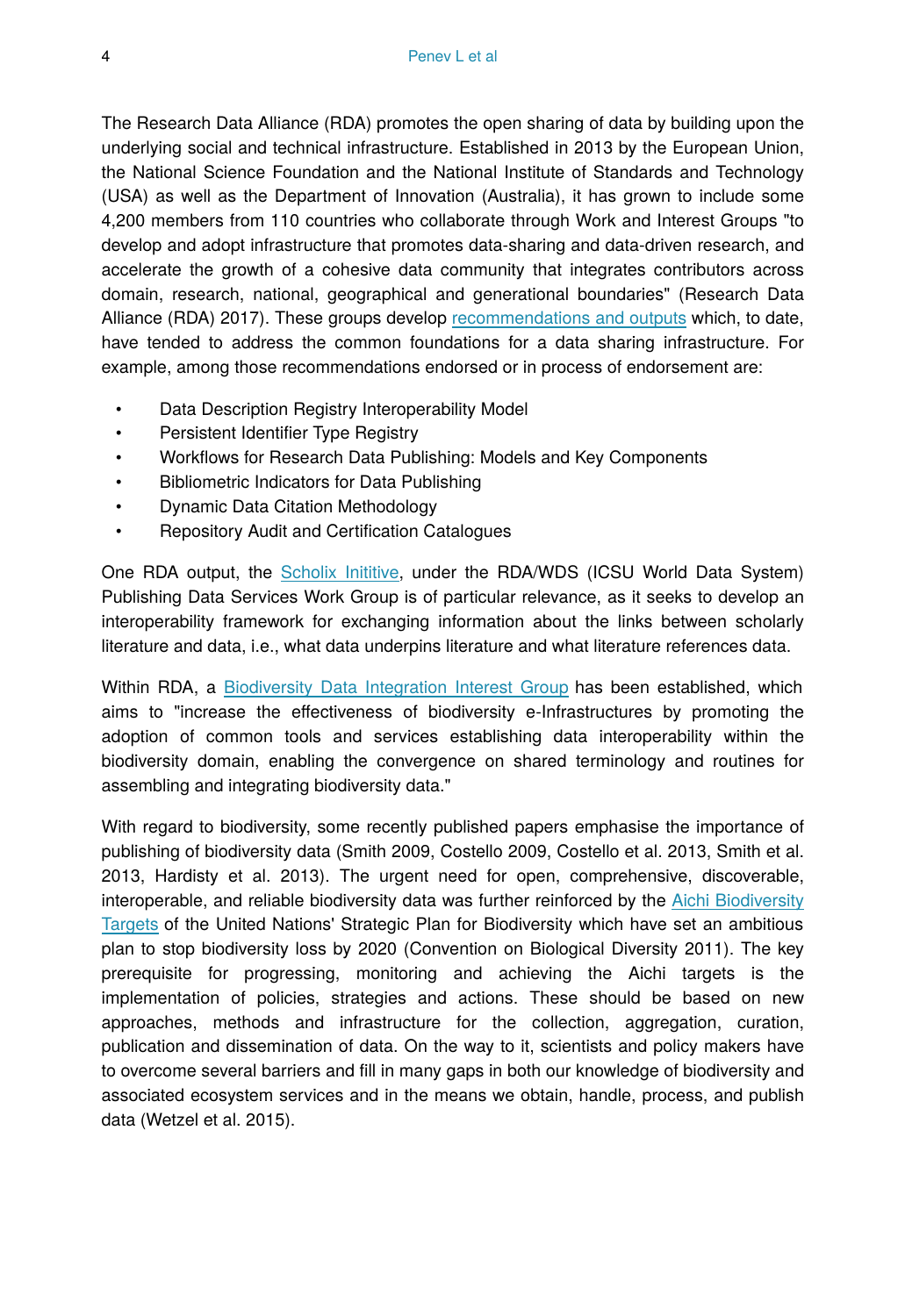The [EU BON](http://eubon.eu) project funded by the European Union's Framework Program Seven (FP7) (Building the European Biodiversity Observation Network, grant agreement ENV30845) was launched to contribute towards the achievement of these challenging tasks within a much wider global initiative, the [Group on Earth Observations Biodiversity Observation](http://geobon.org) [Network](http://geobon.org) ([GEO BON\)](http://geobon.org), which itself is a part of the [Group of Earth Observation System of](http://www.earthobservations.org/geoss.php) [Systems](http://www.earthobservations.org/geoss.php) ([GEOSS](http://www.earthobservations.org/geoss.php)). A key feature of [EU BON](http://eubon.eu) is the delivery of near-real-time data, both from on-ground observation and remote sensing, to the various stakeholders to enable greater interoperability of different data layers and systems, and provide access to improved analytical tools and services; furthermore, [EU BON](http://EU%20BON) is supporting biodiversity science-policy interfaces, facilitate political decisions for sound environmental management (Hoffmann et al. 2014, Wetzel et al. 2015). A sound basis for pursuing these goals is the  $G$ [EOSS 10-year Implementation Plan](http://www.earthobservations.org/documents/10-Year%20Implementation%20Plan.pdf) adopted in 2005, which has outlined a set of [Data](http://www.earthobservations.org/geoss_dsp.shtml) [Sharing Principles](http://www.earthobservations.org/geoss_dsp.shtml) (DSPs) (see also Uhlir et al. 2009).

The present paper outlines the strategies and guidelines needed to support the scholarly publishing and dissemination of biodiversity data, that is publishing through the academic journal networks.

#### **What Is a Dataset**

A dataset is understood here as a digital collection of logically connected facts (observations, descriptions or measurements), typically structured in tabular form as a set of records, with each record comprising a set of fields, and recorded in one or more computer data files that together comprise a data package. Certain types of research datasets, e.g., a video recording of animal behaviour, will not be in tabular form, although analyses of such recordings may be. Within the domain of biodiversity, a dataset can be any discrete collection of data underlying a paper – e.g., a list of all species occurrences published in the paper, data tables from which a graph or map is produced, digital images or videos that are the basis for conclusions, an appendix with morphological measurements, or ecological observations.

More generally, with the development of XML-based publishing technologies, the research and publishing communities are coming to a much wider definition of data, proposed in the BioMed Central (BMC) position statement on open data: "the raw, non-copyrightable facts provided in an article or its associated additional files, which are potentially available for harvesting and re-use" (BioMed Central 2010).

As these examples illustrate, while the term "dataset" is convenient and widely used, its definition is vague. Data repositories such as [Dryad](http://datadryad.org), wishing for precision, do not use the term "dataset". Instead, they describe **data packages** to which metadata and unique identifiers are assigned. Each data package comprises one or more related **data files**, these being data-containing digital files in defined formats, to which unique identifiers and metadata are also assigned. Nevertheless, the term "dataset" is used below, except where a more specific distinction is required.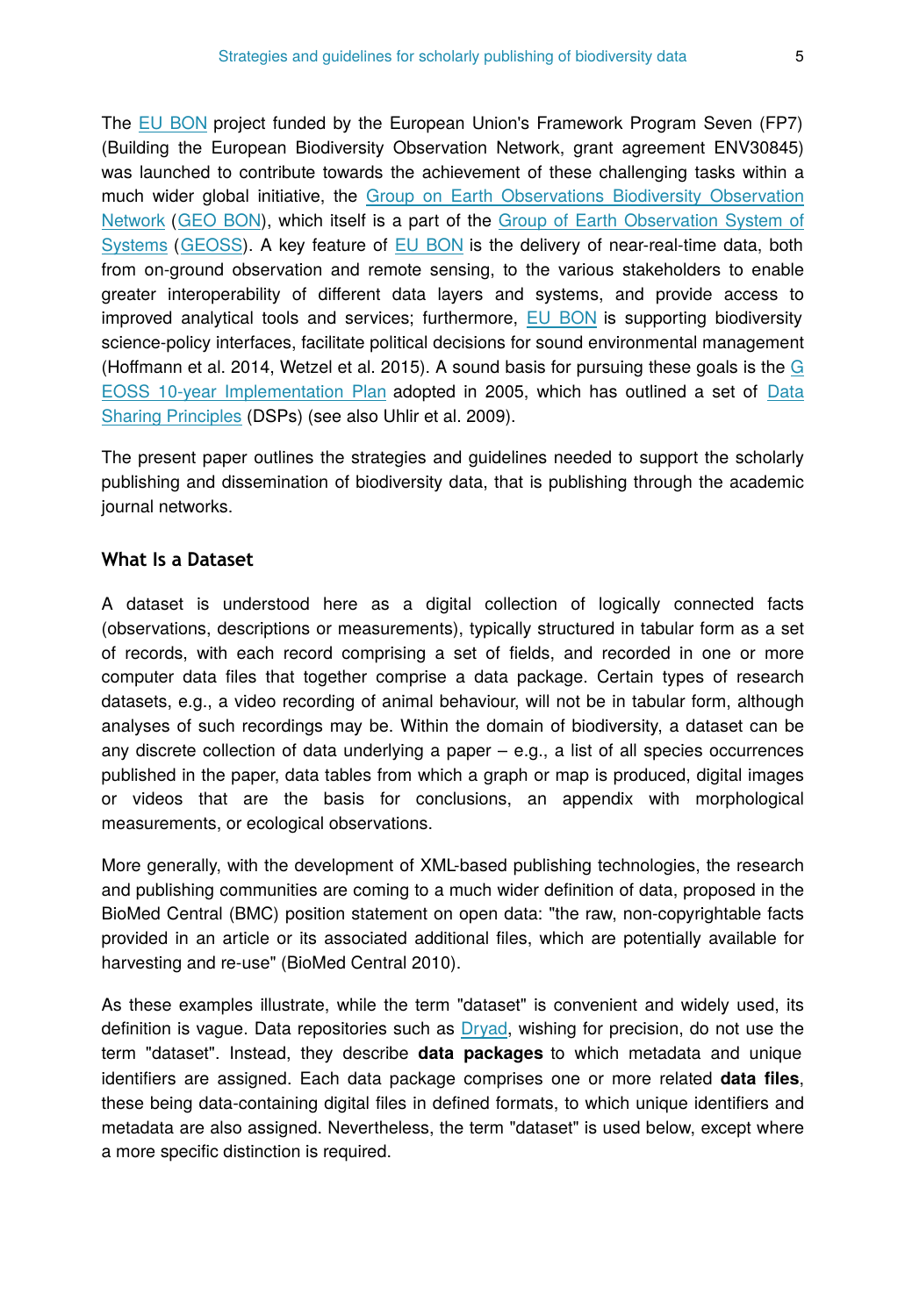For practical reasons, we propose a clear distinction between static data that represent specific completed compilations of data upon which the analyses and conclusions of a given scientific paper may be based, and curated data that belong to a large data collection (usually called a "database") with ongoing goals and curation, for example the various bioinformatics databases that curate ever growing amounts of nucleotide sequences (Cochrane et al. 2015). Both forms are of strong potential scientific interest and application. Where a static dataset is inextricably linked to a scientific paper, the data publisher must assure consistent and secure access to it on the same time scale as the text content of the digital article. As a consequence, it is not permissible to upload a new version of such data in ways that would replace the original, unless strict versioning is undertaken and the reader of the published article has easy access to the original version of the data resource as well as to updated versions.

Curated data, on the other hand, are usually hosted on external servers or in data hosting centres. A primary goal of the data publishing process in this case is to guarantee that these data are properly described, up to date, available to others under appropriate licensing schemes, peer-reviewed, interoperable, and where appropriate linked from a research article or a data paper at the time of publication. Especially in cases where the long-term viability of the curated project may be insecure (e.g. in the case of grant funded projects) (Chandras et al. 2009), the publisher may in addition support the publication of a dated and versioned copy of such data (with the option to update these with another version later on, keeping access to all versions).

#### **Why Publish Data**

Data publishing has become increasingly important and already affects the policies of the world's leading science funding frameworks and organizations — see for example th[e NSF](http://www.nsf.gov/eng/general/dmp.jsp) [Data Management Plan Requirements,](http://www.nsf.gov/eng/general/dmp.jsp) the data management policies of the [National](https://grants.nih.gov/grants/policy/data_sharing/data_sharing_guidance.htm) [Institutes of Health](https://grants.nih.gov/grants/policy/data_sharing/data_sharing_guidance.htm) ([NIH](https://grants.nih.gov/grants/policy/data_sharing/data_sharing_guidance.htm)), [Wellcome Trust,](https://wellcome.ac.uk/funding/managing-grant/policy-data-management-and-sharing) or the [Riding the Wave \(How Europe Can Gain](http://ec.europa.eu/information_society/newsroom/cf/document.cfm?action=display&doc_id=707) [From the Rising Tide of Scienti](http://ec.europa.eu/information_society/newsroom/cf/document.cfm?action=display&doc_id=707)fic Data) report submitted to the European Commission in October 2010. More generally, the concept of "open data" is described in the [Protocol for](http://sciencecommons.org/projects/publishing/open-access-data-protocol/) [Implementing Open Access Data,](http://sciencecommons.org/projects/publishing/open-access-data-protocol/) the [Open Knowledge/Data De](http://www.opendefinition.org/)finition, the [Panton](http://pantonprinciples.org/) [Principles for Open Data in Science](http://pantonprinciples.org/), and the [Open Data Manual.](http://opendatamanual.org/) There are several incentives for authors and institutions to publish data (after Costello 2009, Smith 2009, with additions and changes):

- There is a widespread conviction that data produced using public funds should be regarded as a common good, and should be openly published and made available for inspection, interpretation and re-use by third parties.
- Open data increases transparency and the overall quality of research; published datasets can be re-analyzed and verified by others.
- Published data can be cited and re-used in the future, either alone or in association with other data.
- Open data can be integrated with other datasets across both space and time.
- Data integration increases recognition and opportunities for collaboration.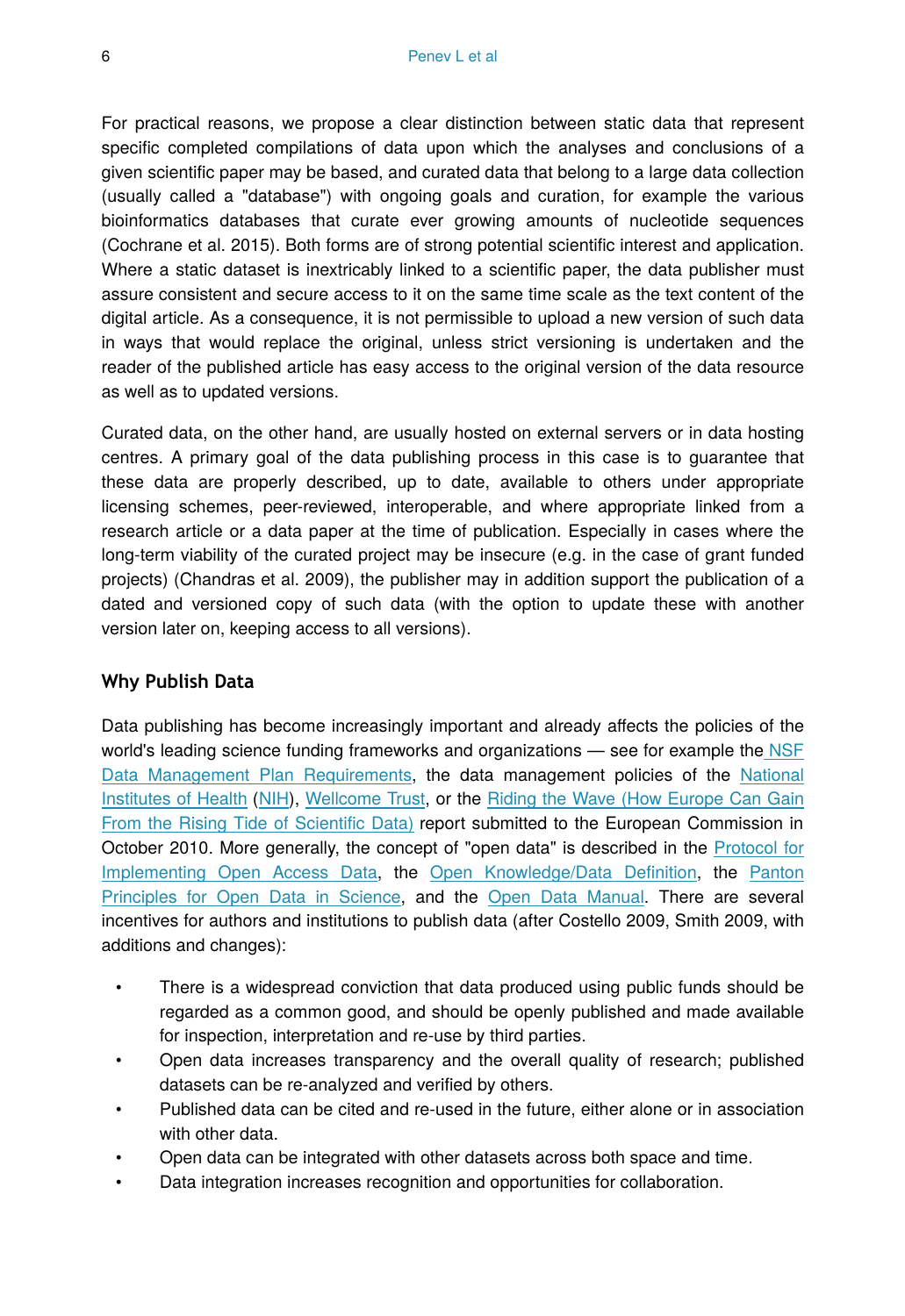- Open data increases the potential for interdisciplinary research, and for re-use in new contexts not envisaged by the data creator.
- Needless duplication of data-collecting efforts and associated costs will be reduced.
- Published data can be indexed and made discoverable, browsable and searchable through internet services (e.g. Web search engines) or more specific infrastructures (e.g., GBIF for biodiversity data).
- Collection managers can trace usage and citations of digitized data from their collections.
- Data creators, and their institutions and funding agencies, can be credited for their work of data creation and publication through the conventional channels of scholarly citation; priority and authorship is achieved in the same way as with a publication of a research paper.
- Datasets and their metadata, and any related data papers, may be inter-linked into research objects, to expedite and mutually extend their dissemination, to the benefit of the authors, other scientists in their fields, and society at large.
- Published data may be structured as "Linked Data", by which term is meant data accessible using RDF, the [Resource Description Framework,](https://www.w3.org/RDF/Interest/) one of the fundamentals of the semantic web. Since RDF descriptions are based on publicly available ontology terms, ideally derived from a limited number of complementary ontologies, this permits automated data integration, since data elements from different sources have built-in syntactic and semantic alignment.

#### **How to Publish Data**

There are four main routes for scholarly publication of data, most of which are available with various journals and publishers:

- 1. Supplementary files underpinning a research paper and available from the journal's website.
- 2. Data hosted at external repositories but linked back from the research article it underpins.
- 3. Stand-alone description of the data resource in the form of scholarly publication (e.g., Data Paper, or Data Note - see, for example, Newman and Corke 2009, Chavan and Penev 2011, and Candela et al. 2015).
- 4. Data published within the article text and downloadable from there in the form of structured data tables or as a result of text mining. This "integrated data publishing" approach has been implemented by the [Biodiversity Data Journal](http://bdj.pensoft.net/) (BDJ), which was developed in the course of the EU funded project VIBRANT (Smith et al. 2013). Other examples of a similar approach are executable code published in an article (Veres and Adolfsson 2011), or linking of a standard article to an integrated external platform that hosts all data associated with the article, and provides additional data analysis tools and computing resources (an example for that are GigaDB and the GigaScience journal - see Edmunds et al. 2016), or various kinds of implementing 3D visualisations on the basis of MicroCT files (Stoev et al. 2013).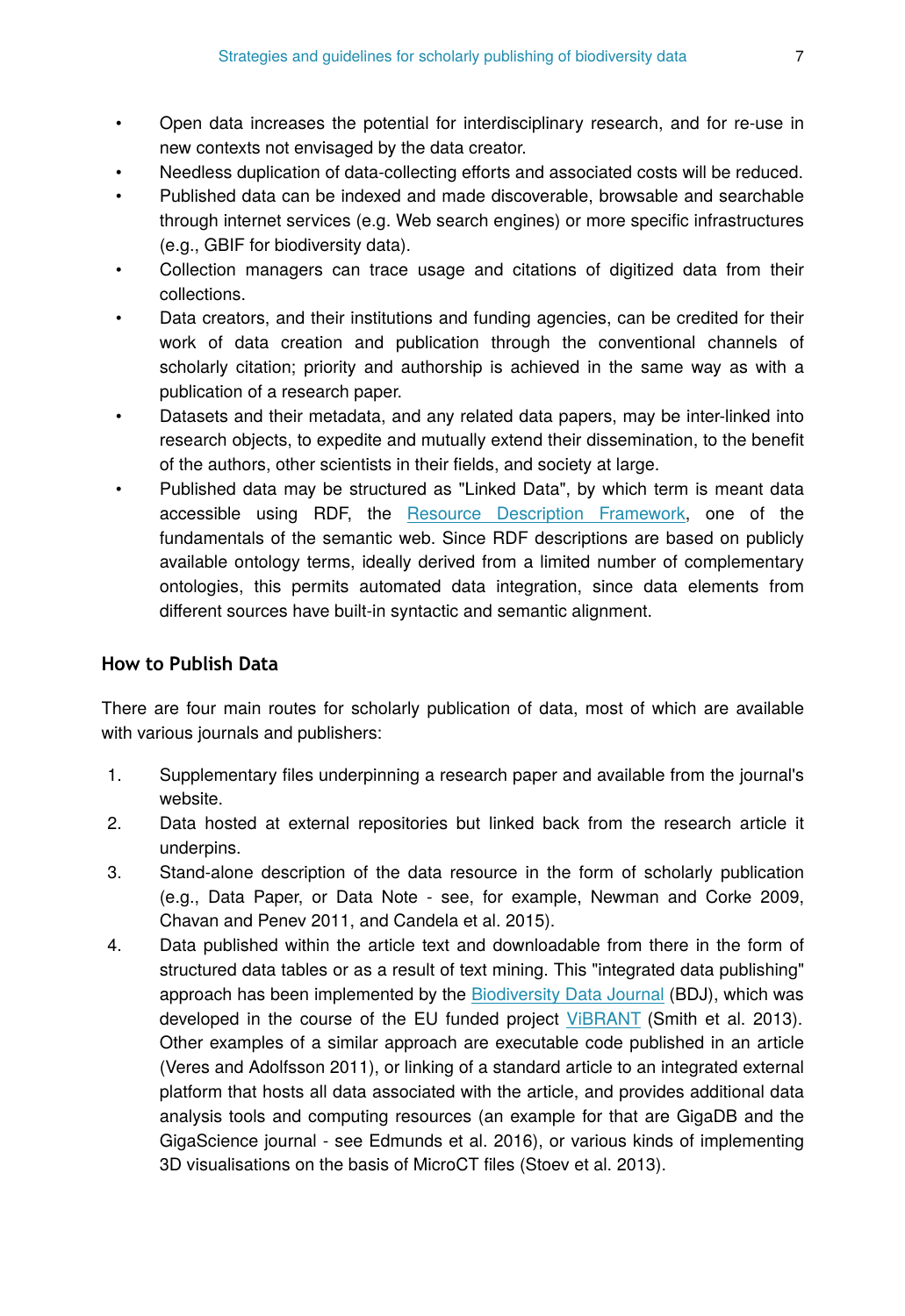Within these main data publishing modes, Pensoft developed a specific set of applications designed to meet the needs of the biodiversity community. Most of these were implemented in the Biodiversity Data Journal and its associated [ARPHA Writing Tool](http://arpha.pensoft.net/) (AWT):

- Import of primary biodiversity data from Darwin Core compliant spreadsheets, or manually via a Darwin Core editor, into manuscripts and their consequent publication in a structured and downloadable format (Smith et al. 2013).
- Direct online import of Darwin Core compliant primary biodiversity data from [GBIF,](http://gbif.org/) [Barcode of Life,](http://boldsystems.org/) [iDigBio](http://idigbio.org/), and [PlutoF](http://plutof.ut.ee/) into manuscripts through web services and their consequent publication in a structured and downloadable format (Senderov et al. 2016).
- Import of multiple occurrence records of voucher specimens associated with a particular Barcode Index Number (BIN) (Ratnasingham and Hebert 2013) from the [Barcode of Life.](http://boldsystems.org/)
- Automated generation of data paper manuscripts from Ecological Metadata Language (EML) metadata files stored at [GBIF Integrated Publishing Toolkit](http://www.gbif.org/ipt/) (GBIF IPT), [DataONE,](http://dataone.org/) and the [Long Term Ecological Research Network](https://www.lternet.edu/) (LTER) (Senderov et al. 2016, see also [Pensoft's blog](http://blog.pensoft.net/2016/05/18/how-to-import-data-papers-from-gbif-data-one-and-lter-metadata/) for details).
- Automated export of the occurrence data published in BDJ into [Darwin Core](http://rs.tdwg.org/dwc/terms/guides/text/index.htm) [Archive](http://rs.tdwg.org/dwc/terms/guides/text/index.htm) (DwC-A) format (Wieczorek et al. 2012) and its consequent ingestion by GBIF. The DwC-A is freely available for download from each article's webpage that contains occurrence data.
- Automated export of the taxonomic treatments published in BDJ into Darwin Core Archive. The DwC-A is freely available for download from each article that contains taxonomic treatments data.
- Novel article types in the ARPHA Writing Tool and its associated journals (Biodiversity Data Journal, Research Ideas and Outcomes (RIO Journal), and One Ecosystem): Monitoring Schema, IUCN Red List compliant Species Conservation Profile (Cardoso et al. 2016), IUCN Global Invasive Species Database (GISD) compliant Alien Species Profile, Single-media Publication, Data Management Plan, Research Idea, Grant Proposal, and others.
- Nomenclatural acts modelled and developed in BDJ as different types of taxonomic treatments for plant taxonomy.
- Markup and display of biological collection codes against the [Global Registry of](http://grbio.org/) [Biological Repositories](http://grbio.org/) (GRBIO) vocabulary (Schindel et al. 2016).
- Workflow integration with the [GBIF Integrated Publishing Toolkit](http://www.gbif.org/ipt/) (IPT) for deposition, publication, and permanent linking between data and articles, of primary biodiversity data (species-by-occurrence records), checklists and their associated metadata (Chavan and Penev 2011).
- Workflow integration with the [Dryad Data Repository](http://datadryad.org/) for deposition, publication, and permanent linking between data and articles, of datasets other than primary biodiversity data (e.g., ecological observations, environmental data, genome data and other data types) (see Pensoft [blog](http://blog.pensoft.net/2011/10/13/data-publishing-in-pensoft-journals-integrated-with-the-dryad-data-repository/) for details).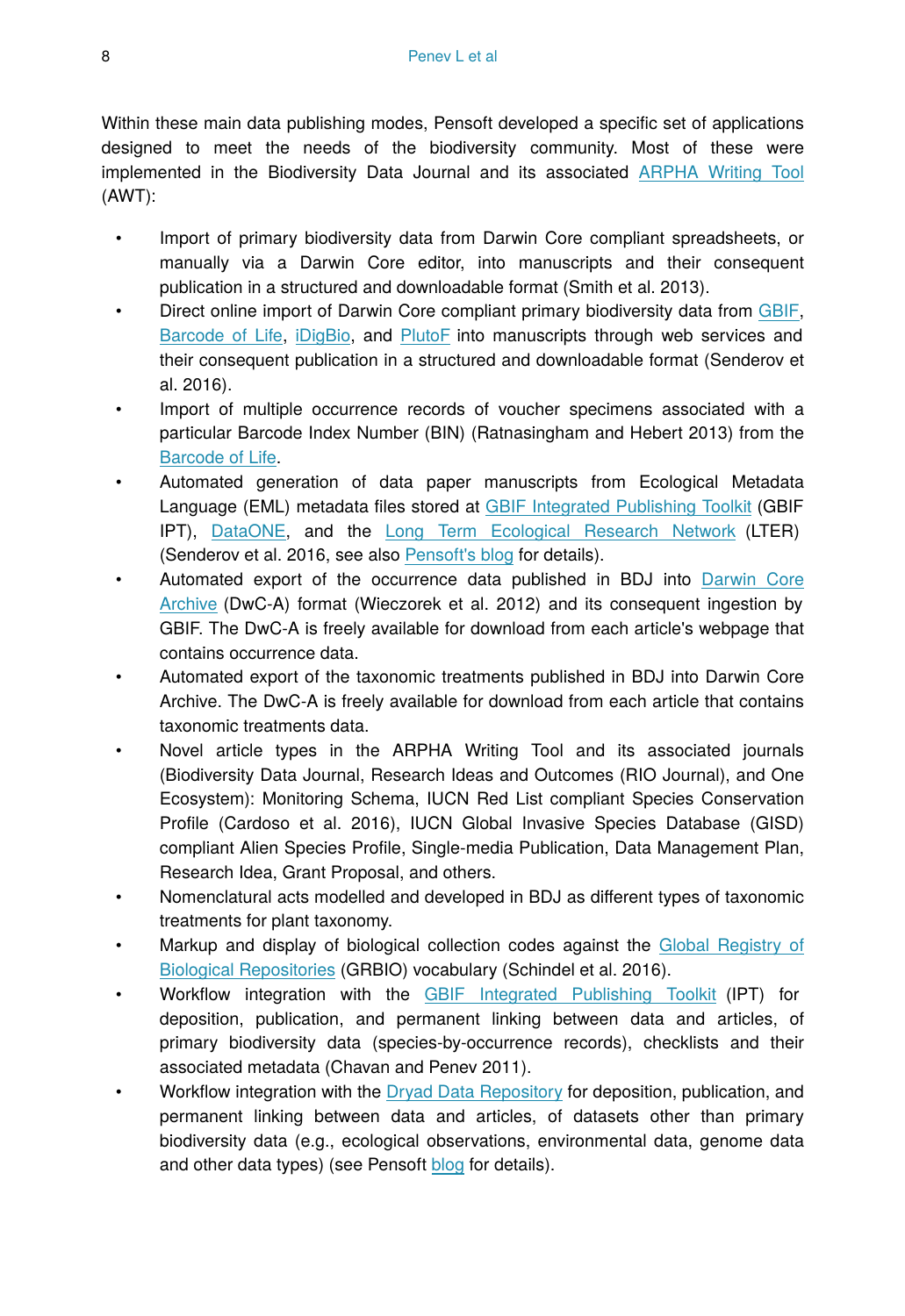• Automated archiving of all articles published in Pensoft's journals in the [Biodiversity](http://biolitrepo.org/) [Literature Respository \(BLR\)](http://biolitrepo.org/) of [Z](http://zenodo.org/)[enodo](http://zenodo.org) on the day of publication.

#### **Best practice recommendations**

- For any form of data publishing, follow the [FAIR Data Publishing Principles](https://www.force11.org/group/fairgroup) (Wilkinson et al. 2016).
- Follow the [Joint Declaration of Data Citation Principles](http://www.force11.org/datacitation) for citation of data in scholarly articles (Altman et al. 2015).
- Deposition of data in an established international repository is always to be preferred to supplementary files published on a journal's website.
- Smaller data files, especially those directly underpinning an article, should also be deposited at a data repository and linked from the article. We recommended, however these to be published also as supplementary file(s) to the related article, to ensure an additional joint preservation and presentation of the article together with its associated data.
- If a specialized and well establisdhed repository for a given kind of data exists, it should be preferred over non-specialized ones (see also section "Data Deposition in Open Repositories" below for finer detail), for example:
	- Primary biodiversity data (species-by-occurrence) records should be deposited through the [GBIF IPT](http://www.gbif.org/ipt/).
	- Sample-based biodiversity data (e.g., species abundances from monitoring or inventory studies) should be deposited through the [GBIF IPT](http://www.gbif.org/ipt/).
	- Genomic data should be deposited at any of the three [INSDC](http://www.insdc.org/) repositories [\(GenBank,](http://www.ncbi.nlm.nih.gov/genbank/) [European, Nucleotide Archive](http://www.ebi.ac.uk/ena/), ENA and the [DNA Databank of](http://www.ddbj.nig.ac.jp/) [Japan,](http://www.ddbj.nig.ac.jp/) DDBI) either directly or via an affiliated repository, e.g. [Barcode of](http://www.boldsystems.org/views/login.php) [Life Data Systems \(BOLD\)](http://www.boldsystems.org/views/login.php).
	- Barcoding and metabarcoding data should be deposited at the [Barcode of](http://www.boldsystems.org/views/login.php) [Life Data Systems \(BOLD\)](http://www.boldsystems.org/views/login.php) or [PlutoF.](https://plutof.ut.ee/)
	- Metagenomic data should be deposited at [EBI Metagenomics](http://www.ebi.ac.uk/metagenomics)
	- Protein sequence data should be deposited at [UniProtKB.](http://www.uniprot.org/)
	- X-ray microtomography (micro-CT) scans should be deposited at [Morphoso](http://morphosource.org/) [urce.](http://morphosource.org/)
	- Phylogenetic data should be deposited at [TreeBASE.](http://www.treebase.org)
- Heterogeneous datasets, or data packages containing various data types should be deposited in generalist repositories, for example [Dryad Data Repository](http://datadryad.org), [Zenodo,](http://zenodo.org) [Dataverse](http://dataverse.org), or in another appropriate repository.
- Repositories not mentioned above or in the "Data Deposition in Open Repositories" section below, may be used at the discretion of the author, if they provide long-term preservation of various data types, persistent identifiers to datasets, discoverability, open access to the data, and well proven sustainablility record.
- Digital Object Identifiers (DOIs) or other persistent identifiers (e.g., "stable URIs") to the data deposited in repositories, as well as the name of the repository, **should always be published** in the paper using or describing that data resource.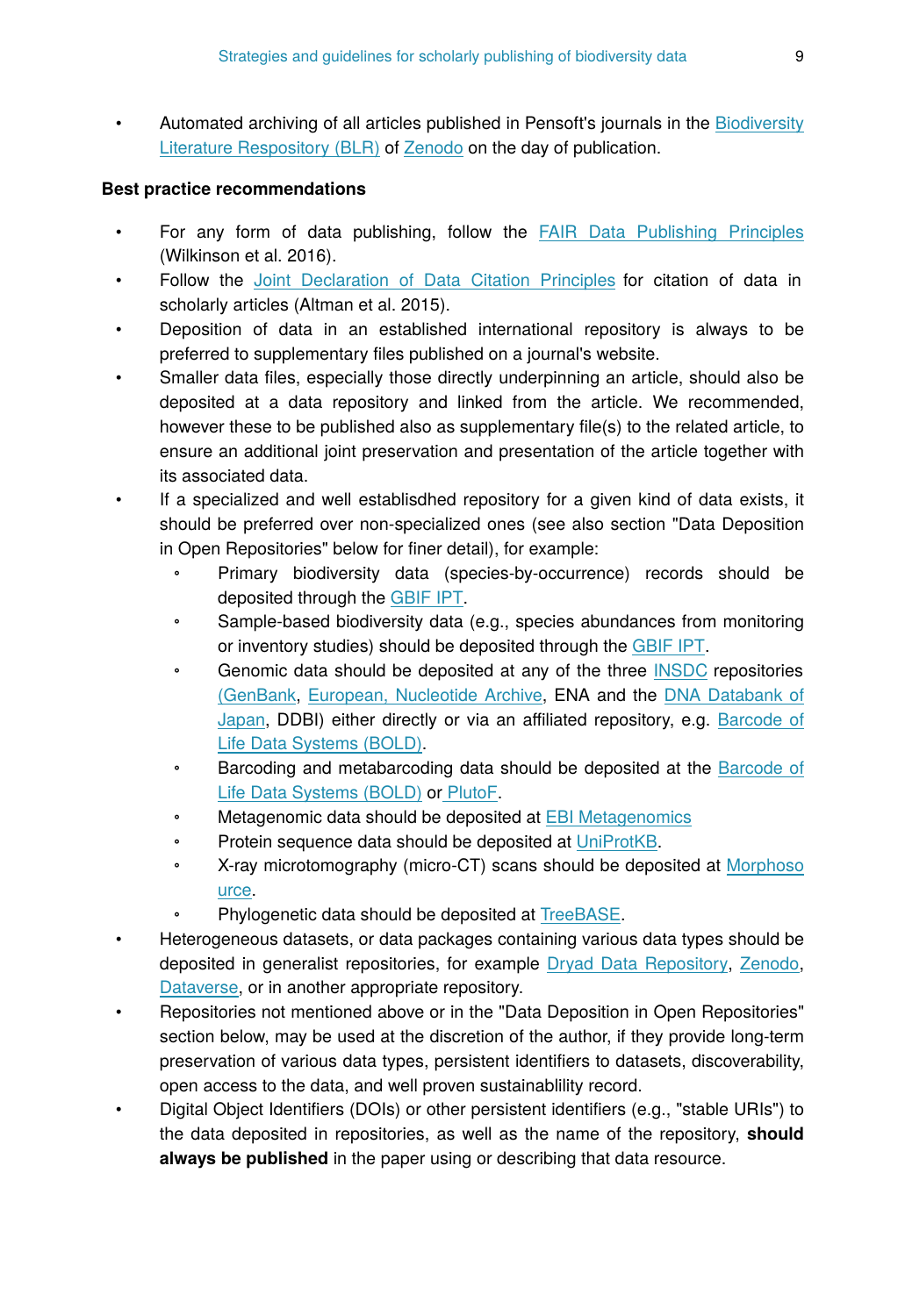• Exceptional cases when publication of data is not possible, or some of the data remain closed or obfuscated, should be discussed with the publisher in advance. In such cases, the authors should provide an open statement explaining why restrictions in open data publishing are needed to be put in force. The author's statement should be published together with the article.

#### **How to Cite Data**

This section originates from a [draft set of Data Citation Best Practice Guidelines](http://bit.ly/lE2E21) that has been developed for publication by David Shotton, with assistance from colleagues at Dryad and elsewhere, and from earlier papers concerning data citation mechanisms (Altman and King 2007, Green 2009, Penev et al. 2009a). It also encompasses the latest international efforts to standardise the data and software citation mechanisms carried out within the CODATA, FORCE11 and RDA networks (CODATA/ITSCI 2013, Starr et al. 2015, Rauber et al. 2016, Smith et al. 2016).

The well-established norm for citing genetic data, for example, is that one simply cites the GenBank identifier (accession number) in the text. Similar usage is also commonplace for items in other bioinformatics databases. The latest developments in the implementation of the data citation principles, however, strongly recommend references to data to be included in the reference lists, similarly to literature references (Rauber et al. 2016). The following guidelines apply to more heterogeneous research data published in other institutional or subject-specific data repositories frequently described in related journal articles or data papers (see below). They are intended to permit data citations to be treated as "first class" citation objects on a par with bibliographic citations, and to enable them to be more easily harvested from reference lists, so that those who have made the effort to publish their research data might more easily be ascribed academic credit for their work through the normal mechanisms of citation recognition.

For such data in data repositories, each published data package and each published data file should always be associated with a persistent unique identifier. A Digital Object Identifier (DOI) issued by [DataCite](http://www.datacite.org/), or [CrossRef,](http://crossref.org/) should be used wherever possible. If this is not possible, the identifier should be one issued by the data repository or database, and should be in the form of a persistent and resolvable URL. As an example, the use of DOIs in the Dryad Data Repository is explained on the [Dryad wiki](http://wiki.datadryad.org/DOI_Usage).

Data citations may relate either to the author's own data, or to data created and published by others ("third-party data"). In the former case, the dataset may have been previously published, or may be published for the first time in association with the article that is now citing it. All these types of data should, for consistency, be cited in the same manner.

#### **Best practice recommendations**

As is the norm when citing another research article, any citation of a data publication, including a citation of one's own data, should always have two components: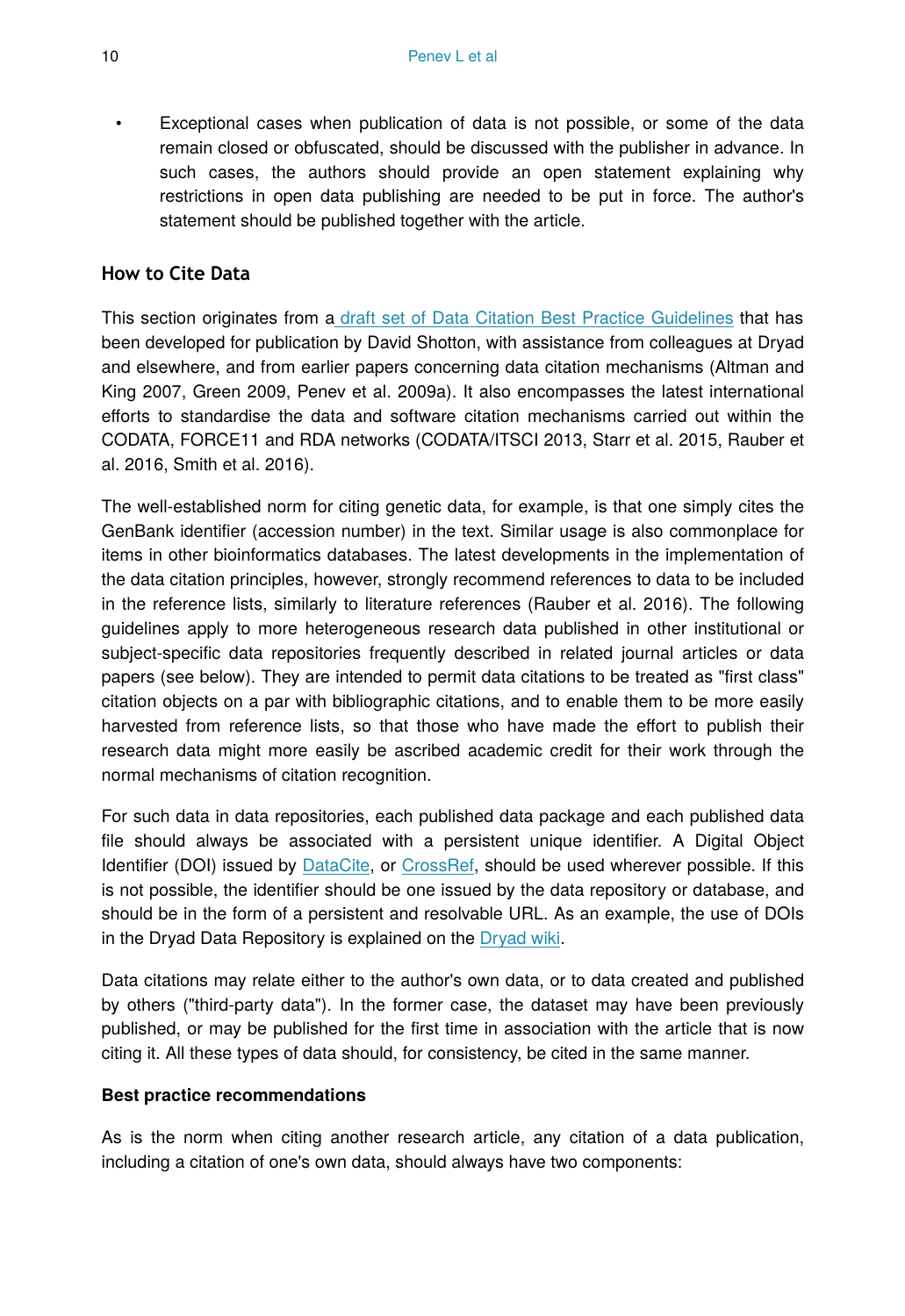- An **in-text citation statement** containing an **in-text reference pointer** that directs the reader to a formal data reference in the paper's reference list.
- A formal **data reference** within the article's reference list.

We recommend that the in-text citation statement also contains a separate citation of the research article in which the data were first described, if such an article exists, with its own in-text reference pointer to a formal article reference in the paper's reference list, unless the paper being authored is the one providing that first description of the data. If the in-text citation statement includes the DOI for the data (a strongly desirable practice), this DOI should always be presented as a dereferenceable URI, as shown below. Further to this, both DataCite and CrossRef recommend displaying DOIs within references as full URLs, which serve a similar function as a journal volume, issue and page number do for a printed article, and also give the combined advantages of linked access and the assurance of persistence (Edmunds et al. 2012, Ball and Duke 2015).

For example, Dryad recommends to cite always both the article in association with which data were published and the data themselves (Fig. 1).

| Macías-Hernández N, de la Cruz López S, Roca-Cusachs M, Oromí P. Arnedo MA (2016) A<br>geographical distribution database of the genus Dysdera in the Canary Islands (Araneae,<br>Dysderidae). ZooKeys 625: 11-23. http://dx.doi.org/10.3897/zookeys.625.9847             |              |
|---------------------------------------------------------------------------------------------------------------------------------------------------------------------------------------------------------------------------------------------------------------------------|--------------|
| Additionally, please cite the Dryad data package:                                                                                                                                                                                                                         |              |
| Macías-Hernández N, de la Cruz López S, Roca-Cusachs M, Oromí P, Arnedo MA (2016) Data<br>from: A geographical distribution database of the genus Dysdera in the Canary Islands (Araneae,<br>Dysderidae). Dryad Digital Repository. http://dx.doi.org/10.5061/dryad.t63mn |              |
|                                                                                                                                                                                                                                                                           | Cite   Share |

#### Figure 1.

Recommendation of Dryad to cite both the original article in association with which the data were published and the data themselves.

The data reference in the article's reference list should contain the minimal components recommended by the FORCE11 Data Citation Synthesis Group (Martone, M (Ed.) 2014) and corresponding to the data citation principles 2 (Attribution and credit), 4 (Unique Identifier (e.g., DOI, Handle), 5 (Access to humans and machines), 6 (Persistence) and 7 (Version and granularity):

- Author(s)
- Year
- Dataset Title
- Data Repository or Archive
- Global Persistent Identifier
- Version, or Subset, and/or Access Date